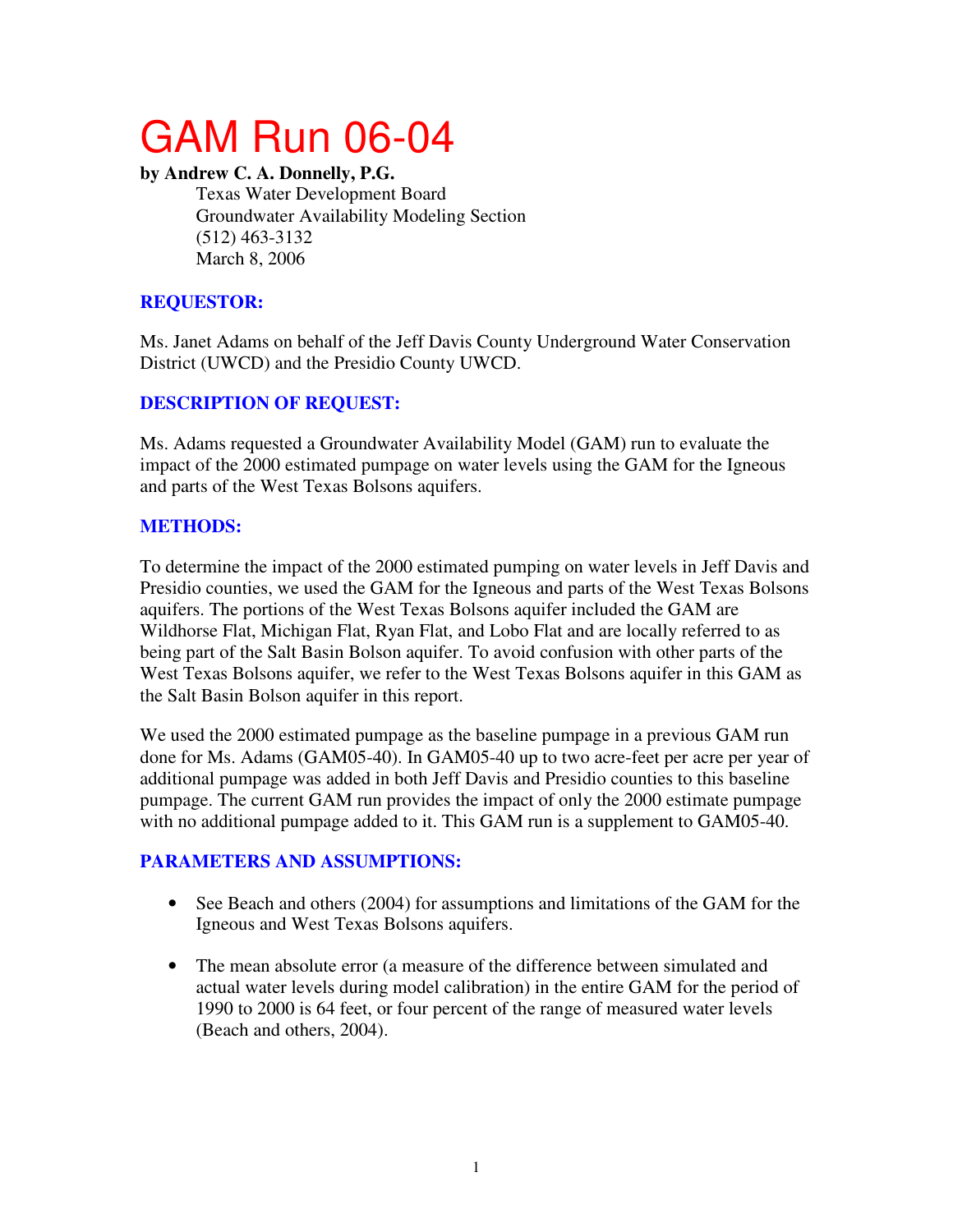- The model includes three layers, representing the Salt Basin Bolson aquifer (Layer 1), the Igneous aquifer (Layer 2), and the underlying Cretaceous and Permian units (Layer 3).
- We simulated a 50-year time period for the predictive model run.
- We used an average annual recharge based on recharge determined through the calibration of the transient model covering the years 1950 to 2000.
- Pumpage is included in the model for all three layers, although pumpage in Layer 3, representing the underlying Cretaceous and Permian units, is minimal, and only occurs in Jeff Davis County on the northeastern margins of the aquifer. No pumpage is present in Presidio County from Layer 3 in the model.
- The GAM uses drains to simulate discharge to streams. Drains are included in both the Salt Basin Bolson aquifer and Igneous aquifer layers of the model. Drain parameters were held at conditions representing the 2000 stress period for the predictive simulations.
- The GAM uses general-head boundaries (GHB) to simulate cross-formational flow into and out of layer 3, which represents the Cretaceous and Permian units underlying the Igneous aquifer. GHB parameters were held at conditions representing the 2000 stress period for the predictive simulations.
- The GAM uses the MODFLOW evapotranspiration package (ET) to simulate discharge of water to evaporation and transpiration. ET parameters were held at conditions representing the 2000 stress period for the predictive simulations.
- The GAM includes pumpage representing rural domestic, municipal, industrial, irrigation, and livestock uses.

#### **RESULTS:**

The Salt Basin Bolson aquifer is present in limited extent in both Jeff Davis and Presidio counties (Figure 1). Initial (2000) water levels range from approximately 4,500 feet above mean sea level at the southern end of Ryan Flat to less than 3,900 feet above mean sea level where Ryan Flat crosses the Jeff Davis-Culberson county line (Figure 2). Initial (2000) saturated thicknesses range from zero at the bolson margins to more than 1,000 feet in portions of the center of the bolson (Figure 3). As shown in these figures, portions of the aquifer were dry at the start of all of the predictive model runs (black cells are dry areas).

Water levels in the Salt Basin Bolson aquifer after 50 years of pumping using the 2000 estimated pumpage are shown in Figure 4. This figure indicates that water levels are between 0 and 60 feet lower than the initial water levels (Figure 2) over the 50-year predictive model run. Water level declines were the smallest in the southern end of the aquifer in Presidio County and were the greatest at the Jeff Davis-Culberson County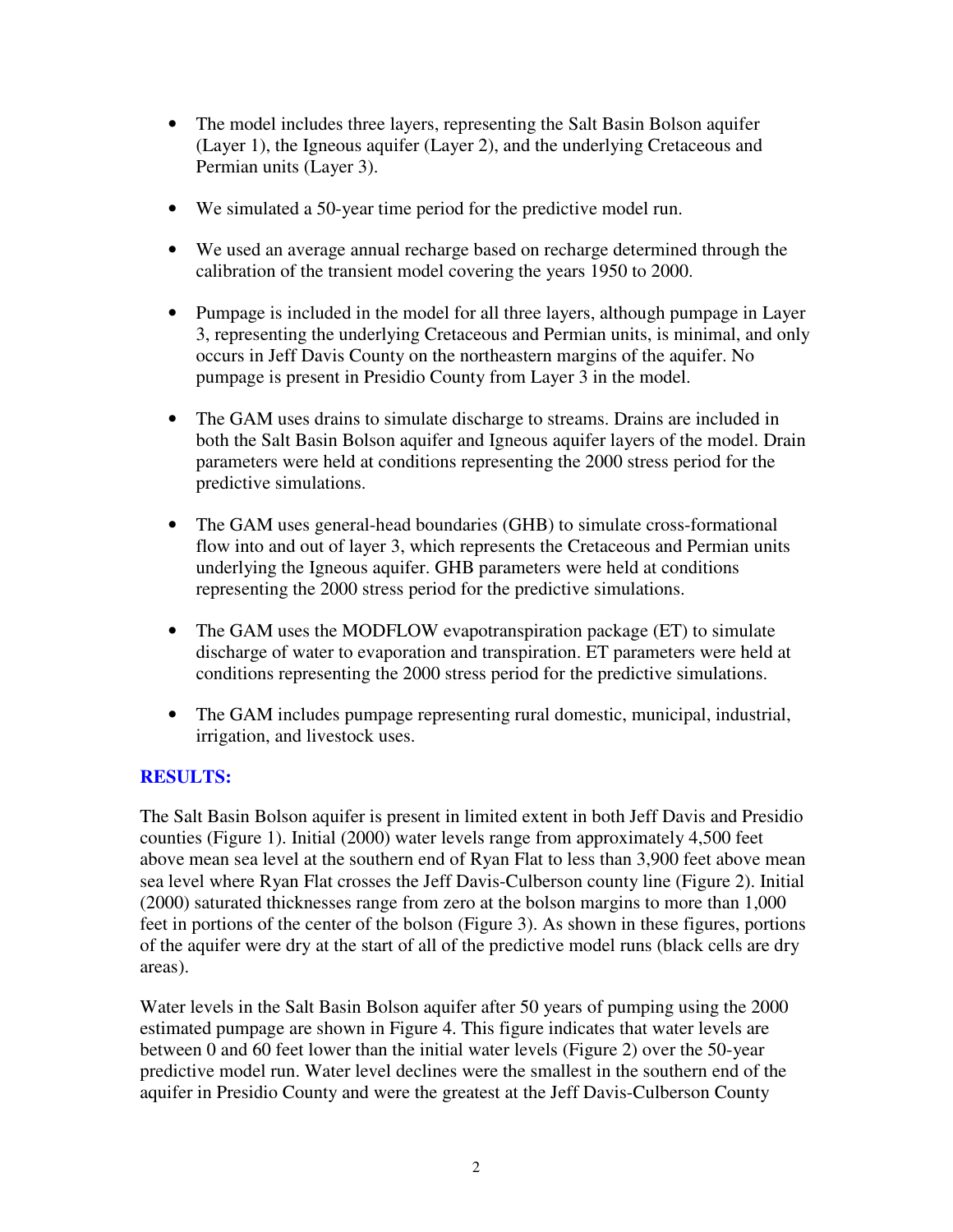border. This is due to the large amount of pumpage included in the 2000 estimated pumpage in Culberson County.

The Igneous aquifer is present in much of Jeff Davis and Presidio counties (Figure 5). Initial (2000) water levels range from nearly 6,000 feet above mean sea level in the Davis Mountains to less than 3,000 feet above mean sea level in southern Presidio County (Figure 6). Initial (2000) saturated thicknesses range from zero at the aquifer margins to more than 6,000 feet (Figure 7). As shown in these figures, portions of the aquifer were dry at the start of all of the predictive model runs (black cells are dry areas).

Water levels in the Igneous aquifer after 50 years of pumping using the 2000 estimated pumpage are shown in Figure 8. This figure indicates that water levels decline very little from initial water levels (Figure 6) over the 50-year predictive model run over most of the two-county area.

## **REFERENCES:**

Beach, J. A., Ashworth, J. B., Finch, Jr., S. T., Chastain-Howley, A., Calhoun, K., Urbanczyk, K. M., Sharp, J. M., and Olson, J., 2004, Groundwater availability model for the Igneous and parts of the West Texas Bolsons (Wild Horse Flat, Michigan Flat, Ryan Flat and Lobo Flat) aquifers: contract report to the Texas Water Development Board, 208 p.



The seal appearing on this document was authorized by Andrew C.A. Donnelly, P.G. 737, on March 8, 2006.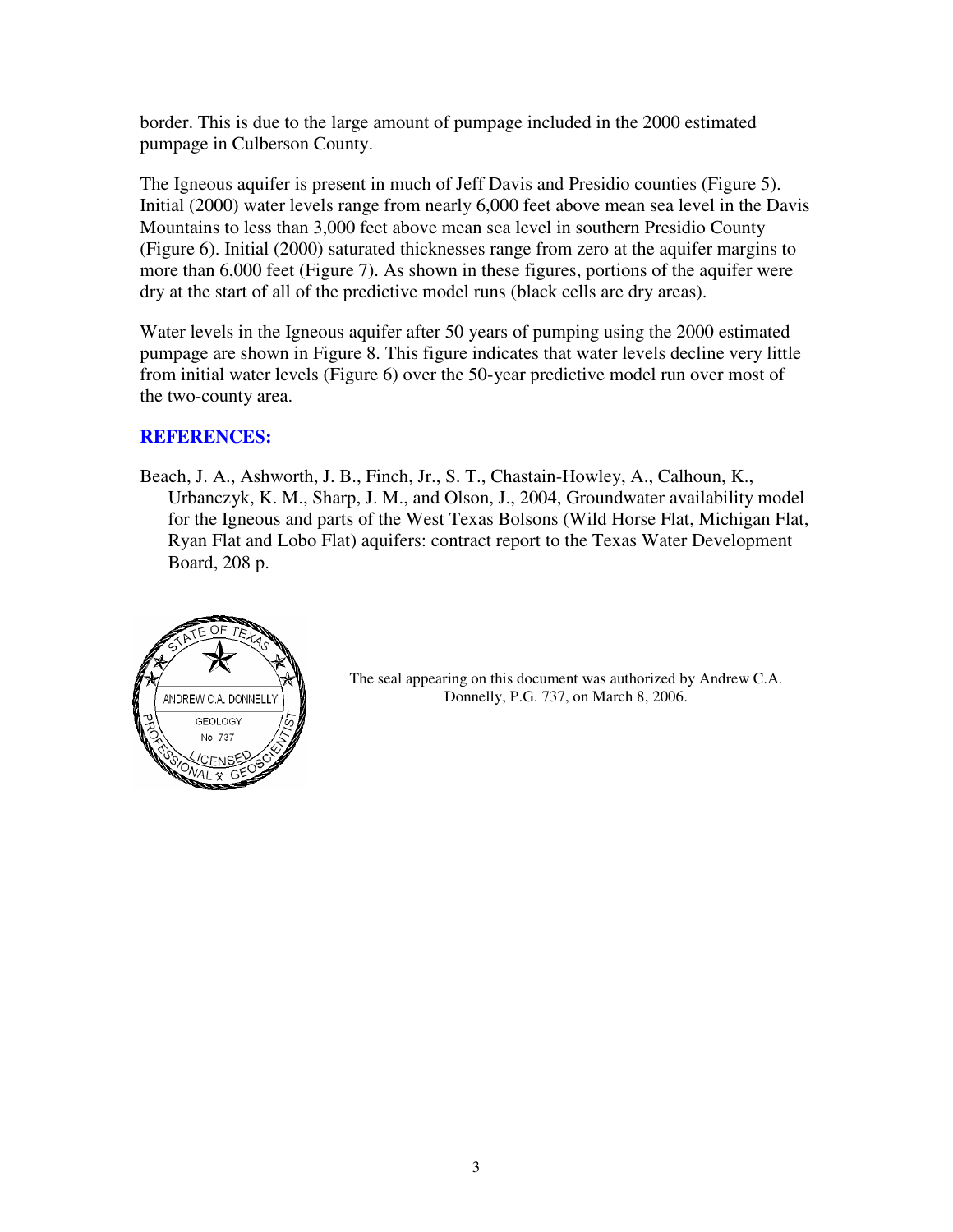

Figure 1. Extent of the Salt Basin Bolson aquifer in the GAM. Model cells in red are active cells that contain pumpage in 2000. Model cells in white are active cells without pumpage. The actual extent of the Salt Basin Bolson aquifer is shown in tan.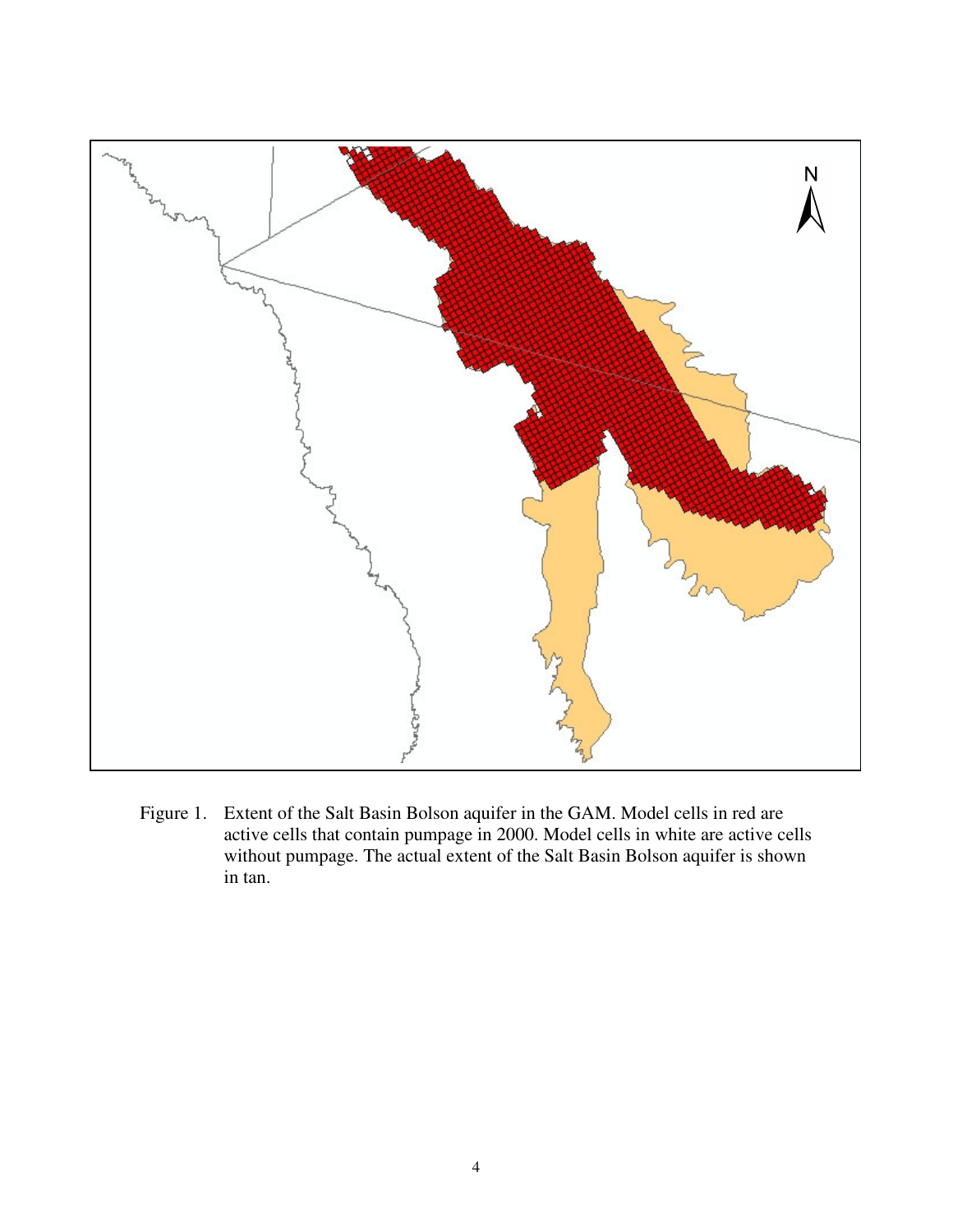

Figure 2. Initial water levels in the Salt Basin Bolson aquifer in the year 2000. Contour interval is 10 feet. Black areas are where the aquifer is dry.



Figure 3. Initial saturated thicknesses in the Salt Basin Bolson aquifer in the year 2000. Contour interval is 50 feet. Black areas are where the aquifer is dry.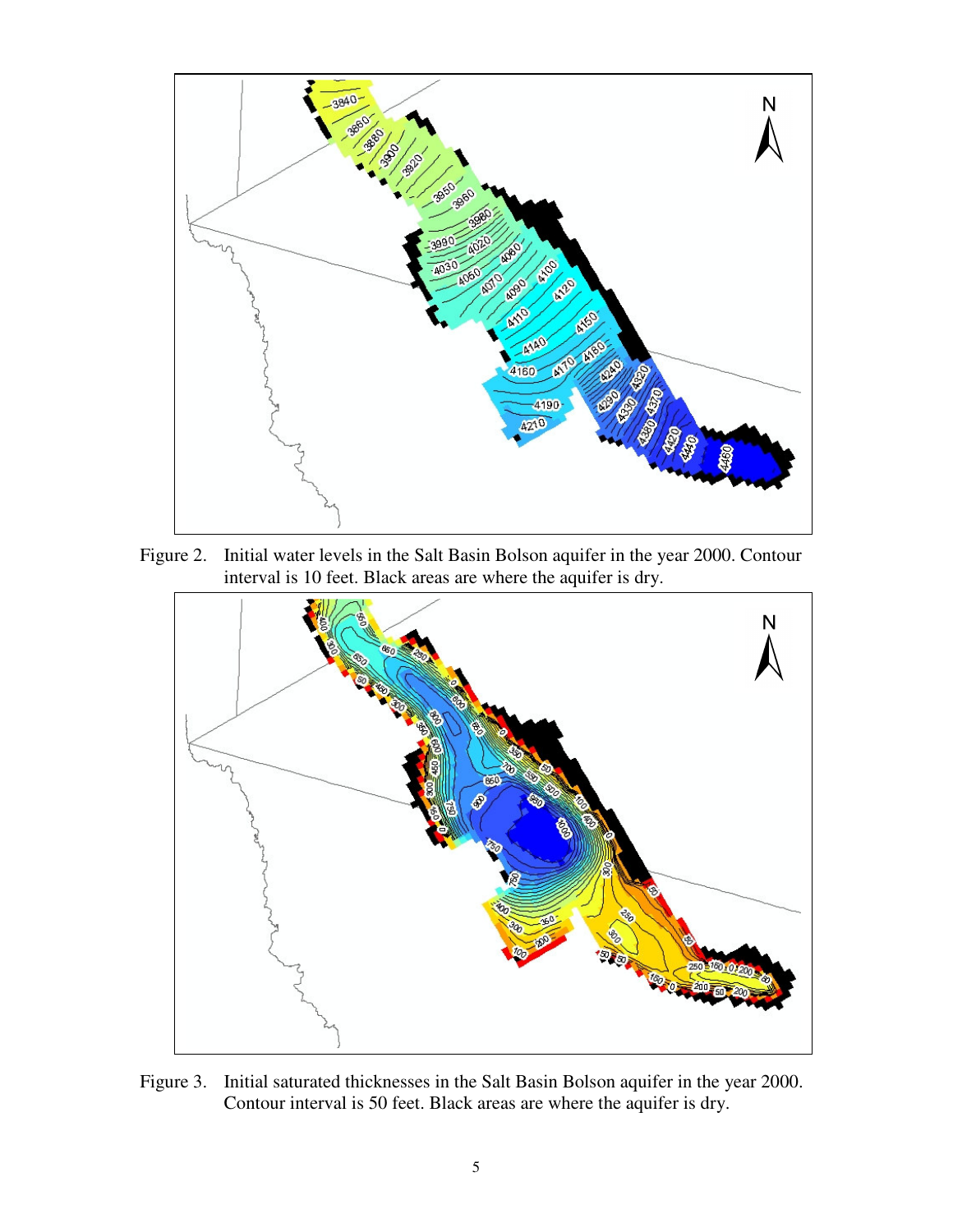

Figure 4. Water levels in the Salt Basin Bolson aquifer after 50 years of pumping using the 2000 estimated pumpage. Contour interval is 10 feet. Dry model cells are shown in black.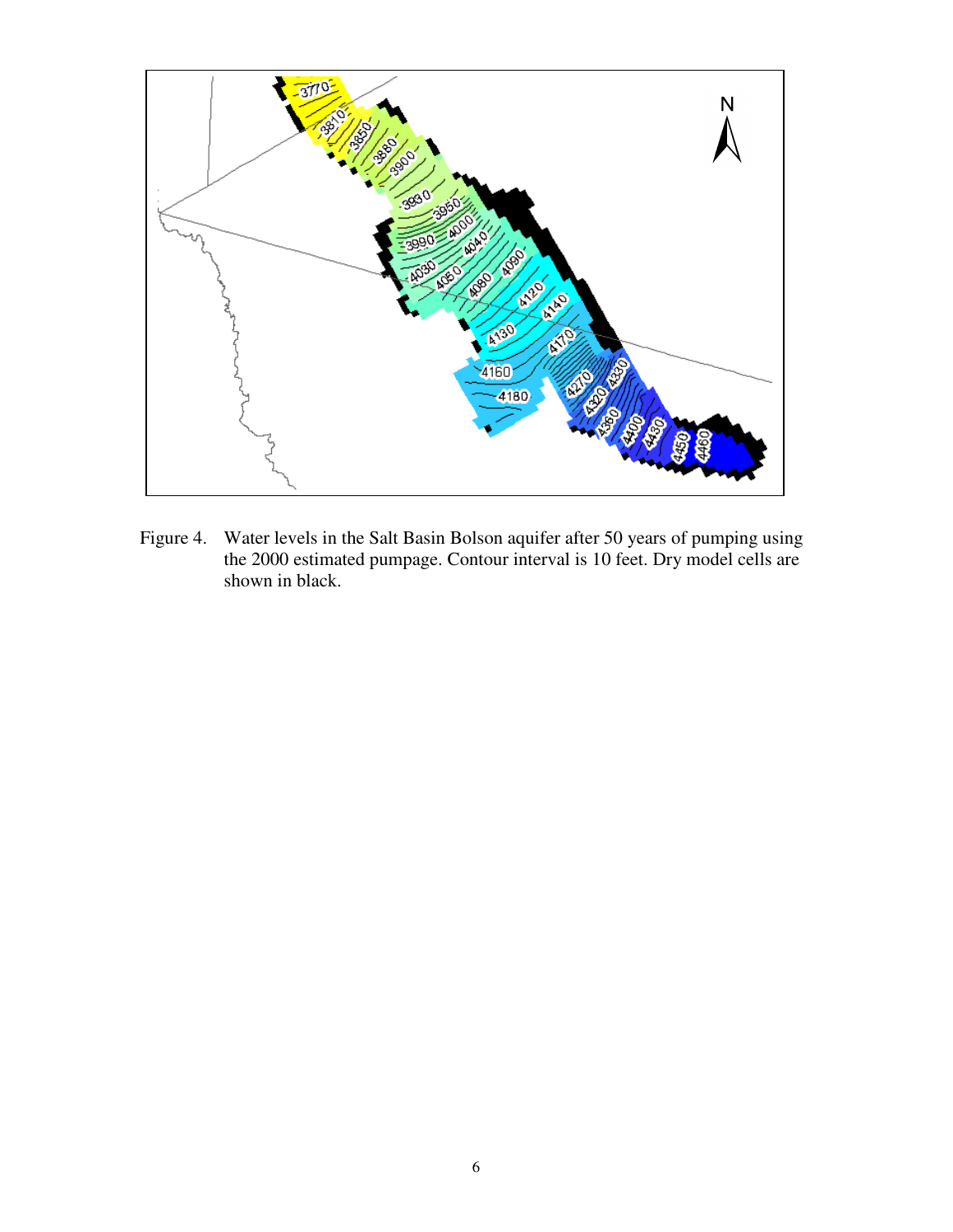

Figure 5. Extent of the Igneous aquifer in the GAM. Model cells in red are active cells that contain pumpage in 2000. Model cells in white are active cells without pumpage. The scale of this figure makes it difficult to see individual model cells.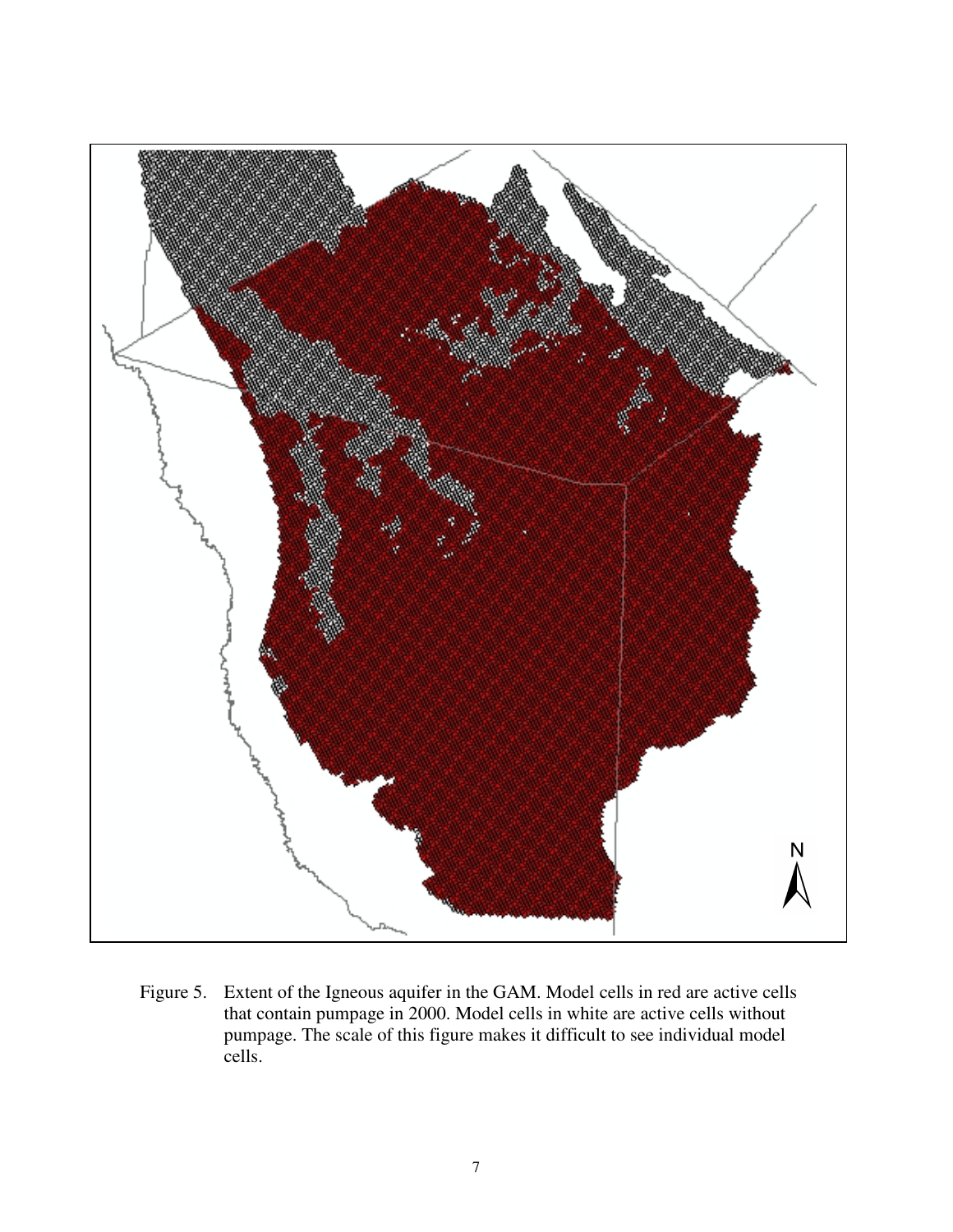

Figure 6. Initial water levels in the Igneous aquifer in the year 2000. Contour interval is 100 feet. Black areas are where the aquifer is dry.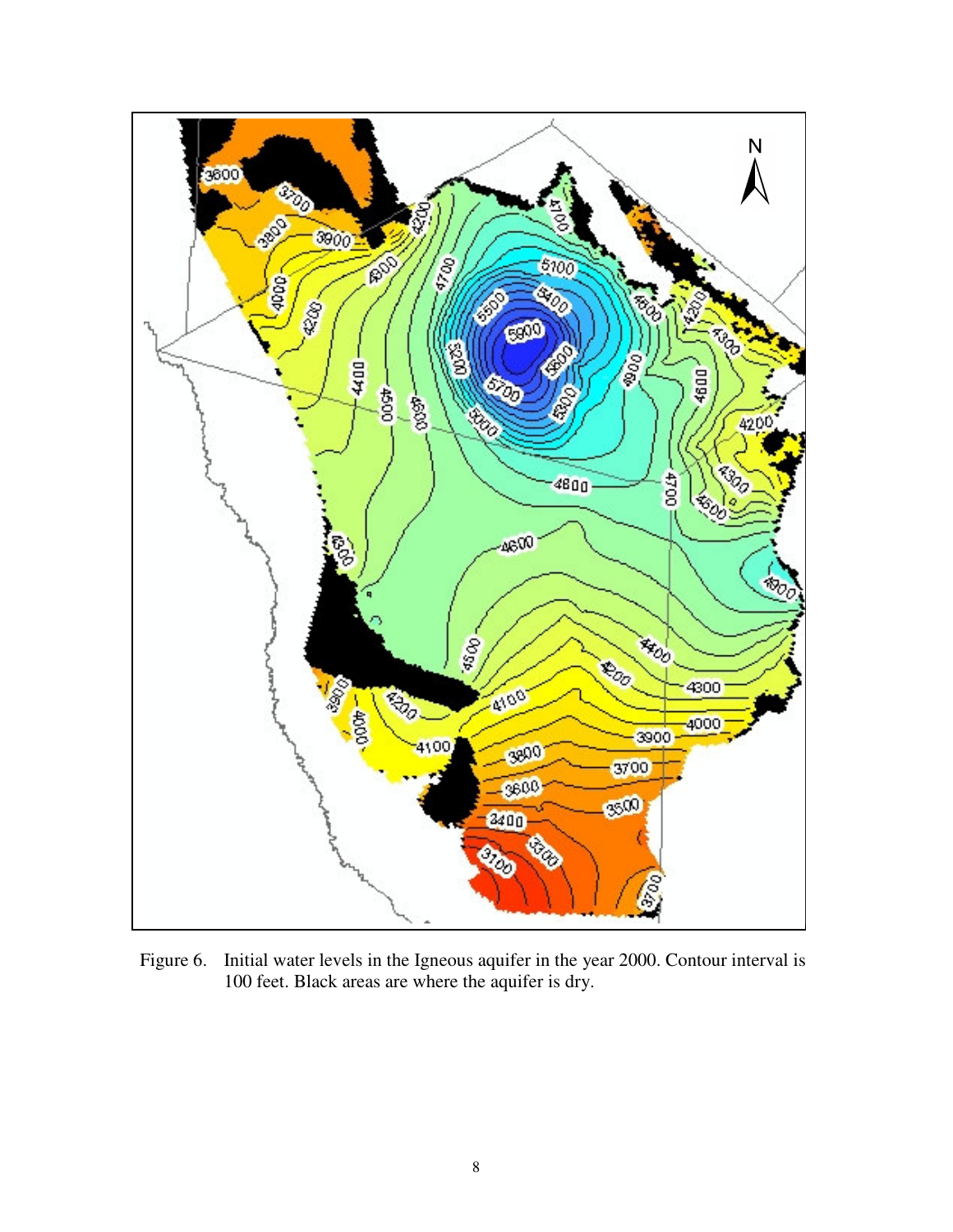

Figure 7. Initial saturated thicknesses of the Igneous aquifer in the year 2000. Contour interval is 500 feet. Black areas are where the aquifer is dry.